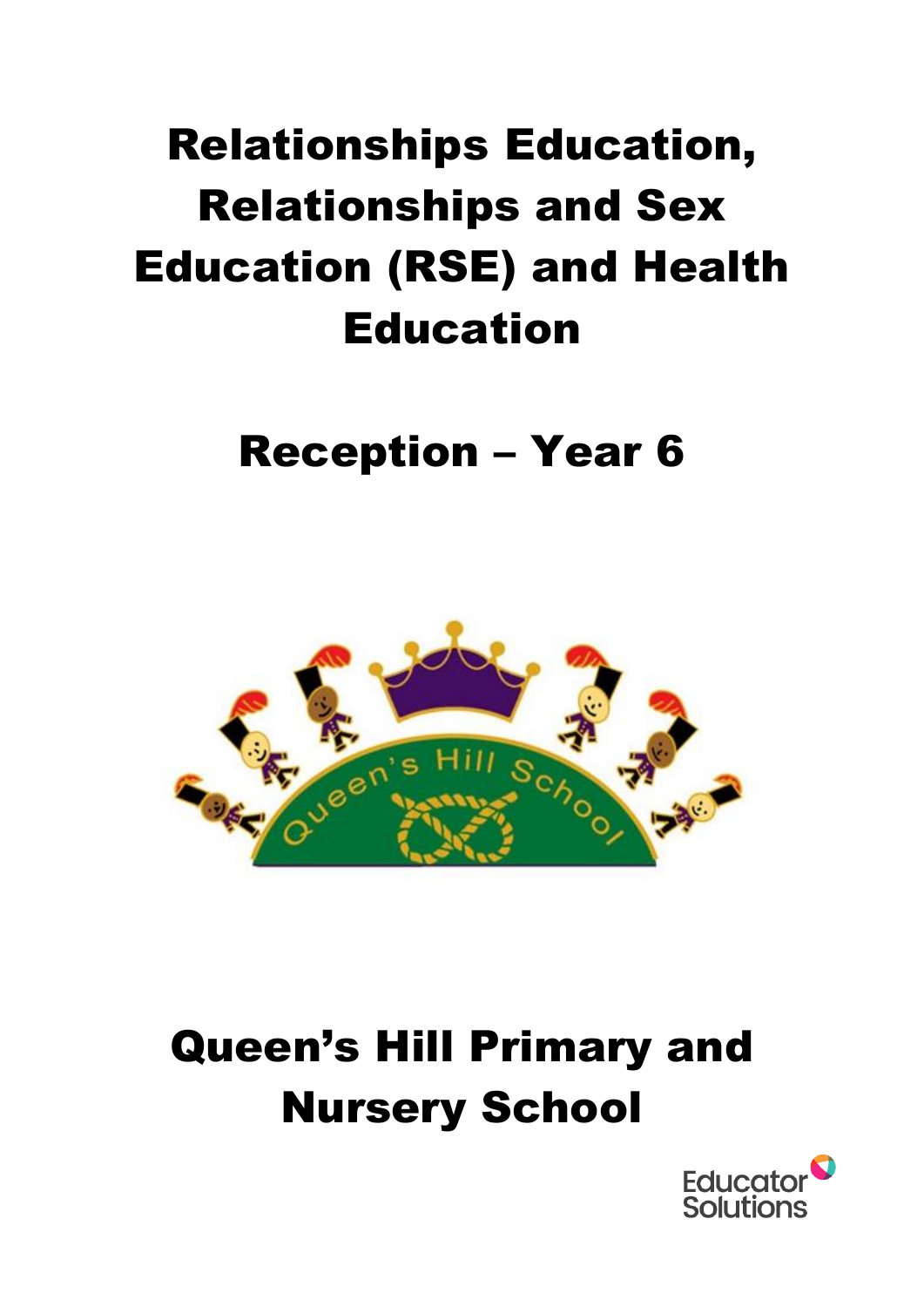Dear Parents and Carers,

As you may be aware, the Department for Education announced changes to relationships and sex education (RSE) which will come into effect from September 2020. All schools are required to comply with the updated requirements. Therefore, we are looking to introduce the changes as soon as possible.

Our RSE curriculum and policy has been reviewed so that it is appropriate for your child's age, physical and emotional maturity, religious and cultural backgrounds as well as special educational needs and/or disabilities. You can find a copy of our RSE policy on the school website at **queenshill.norfolk.sch.uk/RSE**

Within this booklet, please see overviews of the RSE coverage that will be taught to your child from Reception to Year 6. Set objectives will be taught each half-term to ensure regular coverage. Please be aware that your child may talk about this coverage after an RSE session.

Please keep this booklet for your reference.

If you would like to discuss any of the content, do not hesitate to contact your child's class teacher or me.

Many thanks,

Mrs Kathryn Andrews Community Values Lead Teacher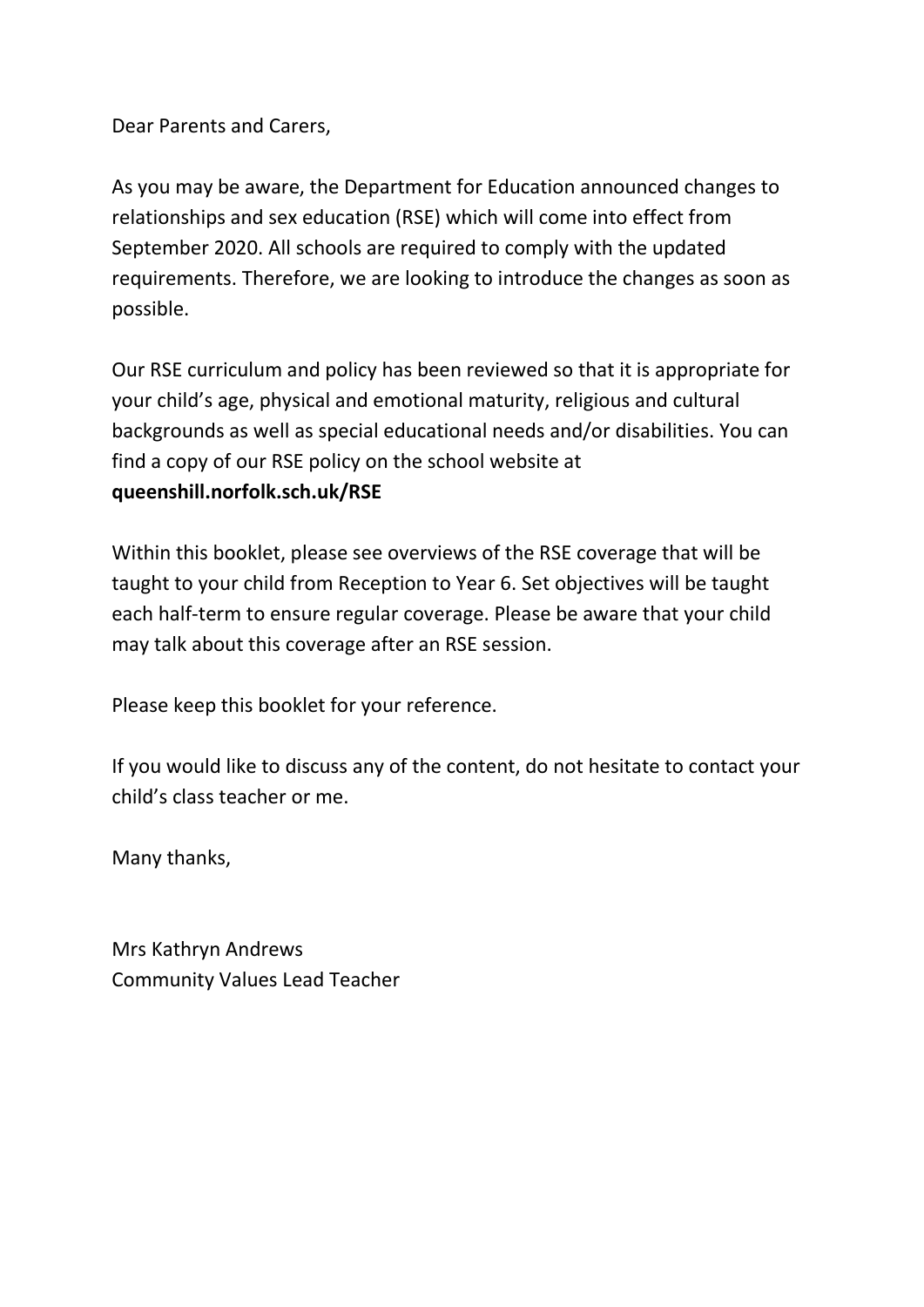### **Reception**

| Relationships<br>Education | Understand that families are important for children because<br>$\bullet$<br>they can bring love, security and stability.<br>Understand that friendships are important in making us feel<br>$\bullet$<br>happy and secure.<br>Respect others that are different from them (i.e. physically,<br>in character, personality or background).<br>Understand different types of bullying.<br>$\bullet$<br>Understand that each person's body belongs to them.<br>$\bullet$ |
|----------------------------|---------------------------------------------------------------------------------------------------------------------------------------------------------------------------------------------------------------------------------------------------------------------------------------------------------------------------------------------------------------------------------------------------------------------------------------------------------------------|
| Relationships              | Identify a range of feelings and how these are expressed.<br>$\bullet$                                                                                                                                                                                                                                                                                                                                                                                              |
| and Sex<br>Education       | Know the importance of basic personal hygiene and how to<br>$\bullet$<br>maintain basic personal hygiene.                                                                                                                                                                                                                                                                                                                                                           |
|                            | Recognise the similarities and differences between<br>$\bullet$                                                                                                                                                                                                                                                                                                                                                                                                     |
|                            | everyone.                                                                                                                                                                                                                                                                                                                                                                                                                                                           |
|                            | Recognise what they like, dislike and feel empowered to<br>make real, informed choices.                                                                                                                                                                                                                                                                                                                                                                             |
|                            | Understand the concept of privacy.<br>$\bullet$                                                                                                                                                                                                                                                                                                                                                                                                                     |
|                            | Identify the special people in their lives and what makes<br>$\bullet$<br>them special.                                                                                                                                                                                                                                                                                                                                                                             |
| Health                     | Recognise and talk about their emotions.<br>$\bullet$                                                                                                                                                                                                                                                                                                                                                                                                               |
| Education                  | Recognise the mental and physical benefits of an active<br>$\bullet$<br>lifestyle.                                                                                                                                                                                                                                                                                                                                                                                  |
|                            | Identify the importance of handwashing to reduce the<br>spread of germs, bacteria and viruses.                                                                                                                                                                                                                                                                                                                                                                      |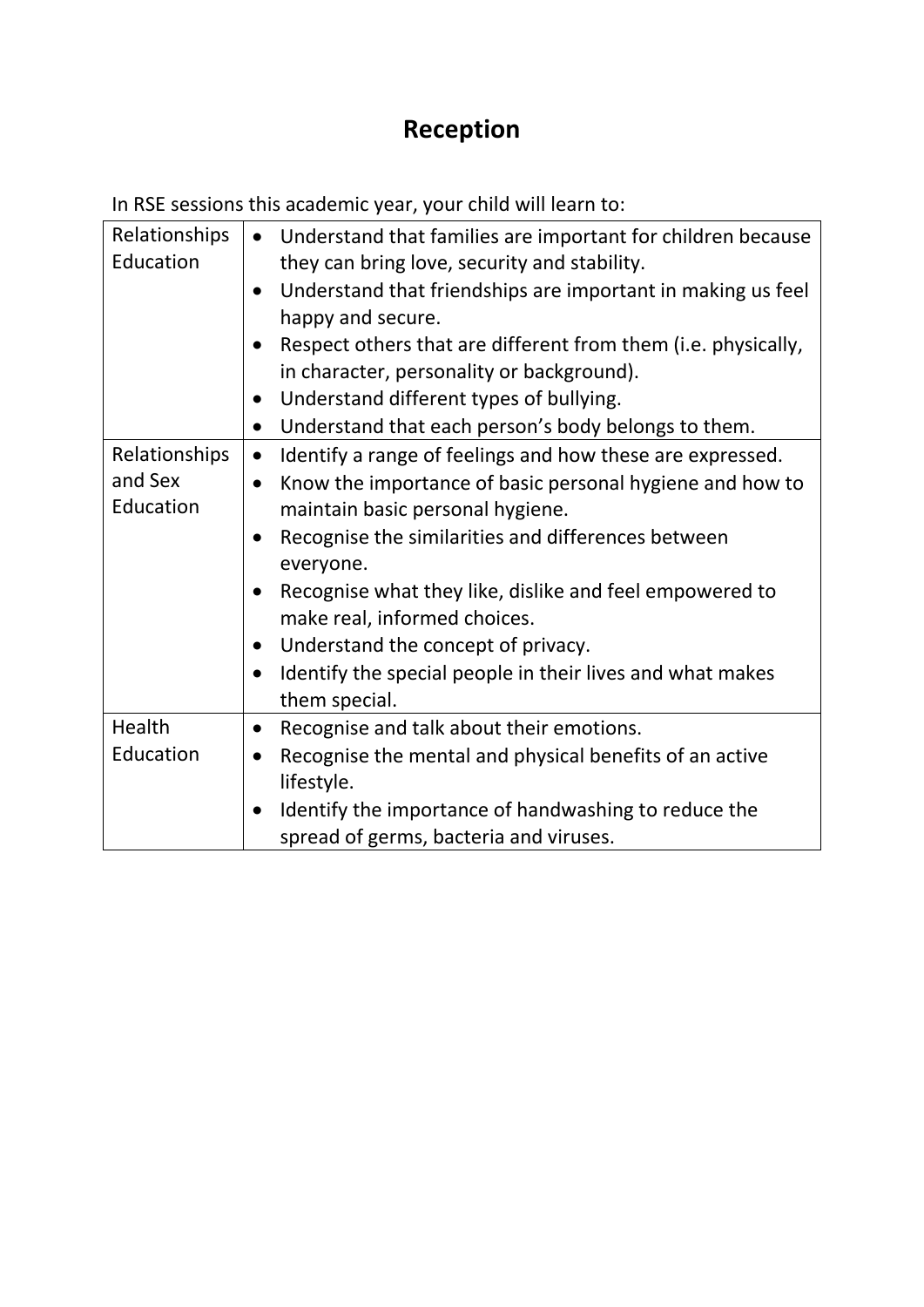| Relationships | Understand that families are important for children because<br>$\bullet$     |
|---------------|------------------------------------------------------------------------------|
| Education     | they can give love, security and stability.                                  |
|               | Understand how people choose and make friends.<br>$\bullet$                  |
|               | The importance of respecting others even if they make<br>$\bullet$           |
|               | different choices, have different preferences or have                        |
|               | different beliefs.                                                           |
|               | Identify different types of bullying (including cyberbullying).<br>$\bullet$ |
|               | Understand that people sometimes behave differently                          |
|               | online.                                                                      |
|               | Understand the rules and principles for keeping safe online.<br>$\bullet$    |
|               | Understand that each person's body belongs to them.<br>$\bullet$             |
| Relationships | Communicate feelings, recognise how others show feelings<br>$\bullet$        |
| and Sex       | and know how to respond.                                                     |
| Education     | Name the main parts of the body, including external<br>$\bullet$             |
|               | genitalia using scientific terms.                                            |
|               | Understand the importance of listening, playing and<br>$\bullet$             |
|               | working collaboratively (including strategies to resolve                     |
|               | simple disagreements).                                                       |
|               | Identify and respect differences between people.<br>$\bullet$                |
|               | Understand that some diseases are spread and the<br>$\bullet$                |
|               | responsibility to protect others.                                            |
|               | Identify the people who look after them and how to attract                   |
|               | their attention if needed.                                                   |
| Health        | Understand that we all experience a range of emotions in<br>$\bullet$        |
| Education     | different experiences and situations.                                        |
|               | Understand that the internet is a necessary part of life and                 |
|               | has many benefits.                                                           |
|               | The mental and physical benefits of an active lifestyle.<br>$\bullet$        |
|               | The importance of handwashing so as not to spread germs,<br>$\bullet$        |
|               | bacteria and viruses.                                                        |
|               | Know how to make a clear and efficient call to emergency<br>$\bullet$        |
|               | services.                                                                    |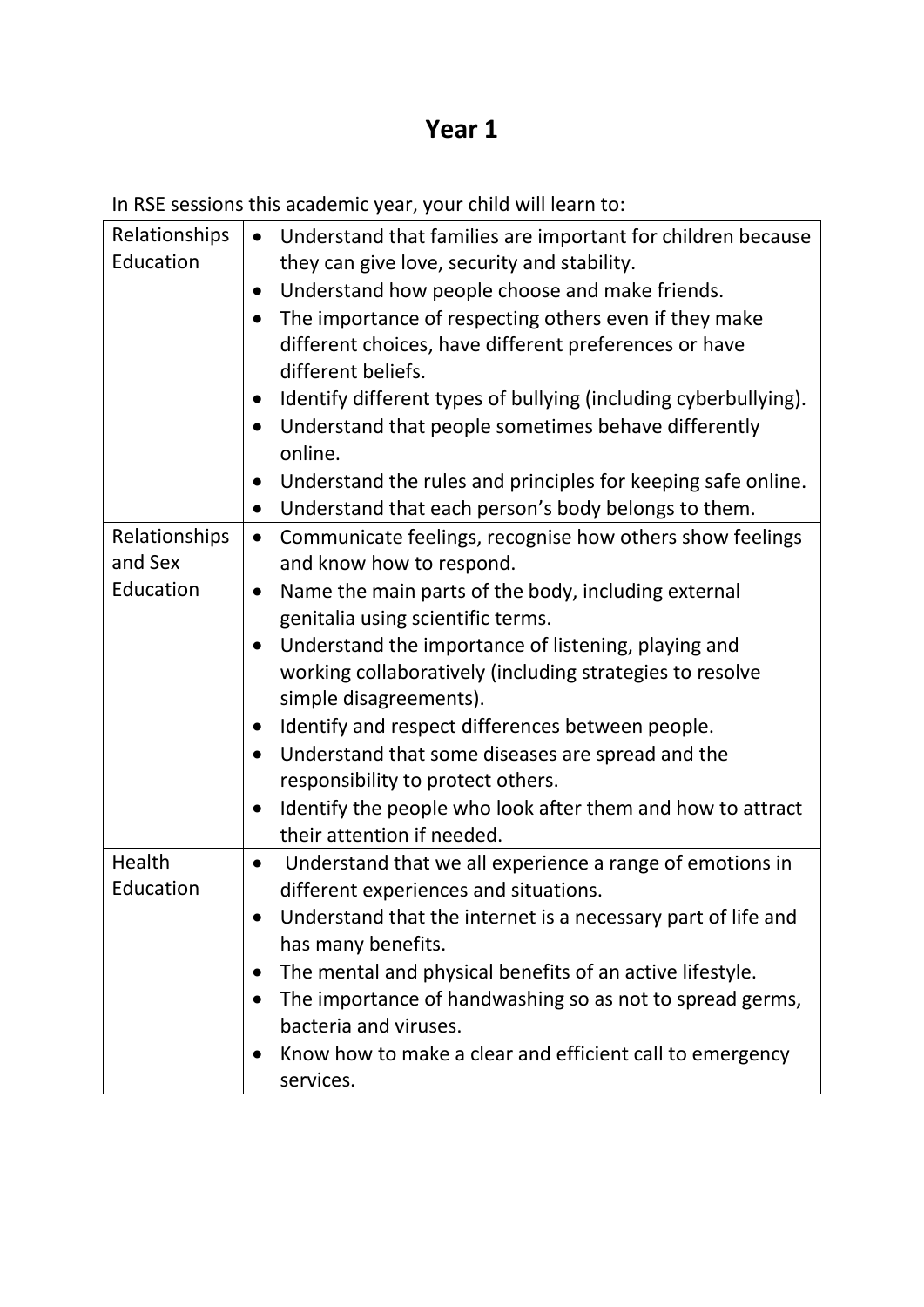| Relationships | • Understand the characteristics of a healthy family life.                                       |
|---------------|--------------------------------------------------------------------------------------------------|
| Education     | The characteristics of friendships (including mutual respect,<br>$\bullet$                       |
|               | trust, truthfulness and loyalty).                                                                |
|               | Using courtesy and manners.<br>$\bullet$                                                         |
|               | Understand different types of bullying and the impact of<br>$\bullet$                            |
|               | bullying.                                                                                        |
|               | Understand that people sometimes behave differently<br>$\bullet$<br>online.                      |
|               | Recognise the differences between appropriate and                                                |
|               | inappropriate physical contact.                                                                  |
| Relationships | Recognise and celebrate their strengths and achievements.<br>$\bullet$                           |
| and Sex       | Recognise how they grow and change as they become<br>$\bullet$                                   |
| Education     | older.                                                                                           |
|               | Identify different types of bullying and teasing, and<br>$\bullet$                               |
|               | understand that these are wrong and unacceptable.                                                |
|               | Identify ways in which people and families are unique.<br>$\bullet$                              |
|               | Judge what kind of physical contact is acceptable,<br>$\bullet$                                  |
|               | comfortable and uncomfortable and how to respond.                                                |
|               | Understand the differences between secrets and surprises.<br>$\bullet$                           |
| Health        | Understand that mental wellbeing and physical health are<br>$\bullet$                            |
| Education     | part of daily life.                                                                              |
|               | Use varied vocabulary when talking about their own and<br>$\bullet$                              |
|               | others' feelings.                                                                                |
|               | Know how to recognise and display respectful behaviour<br>$\bullet$<br>online.                   |
|               | Explore healthy diet (including understanding calories and<br>$\bullet$<br>nutritional content). |
|               | Know how to make an efficient call to the emergency                                              |
|               | services.                                                                                        |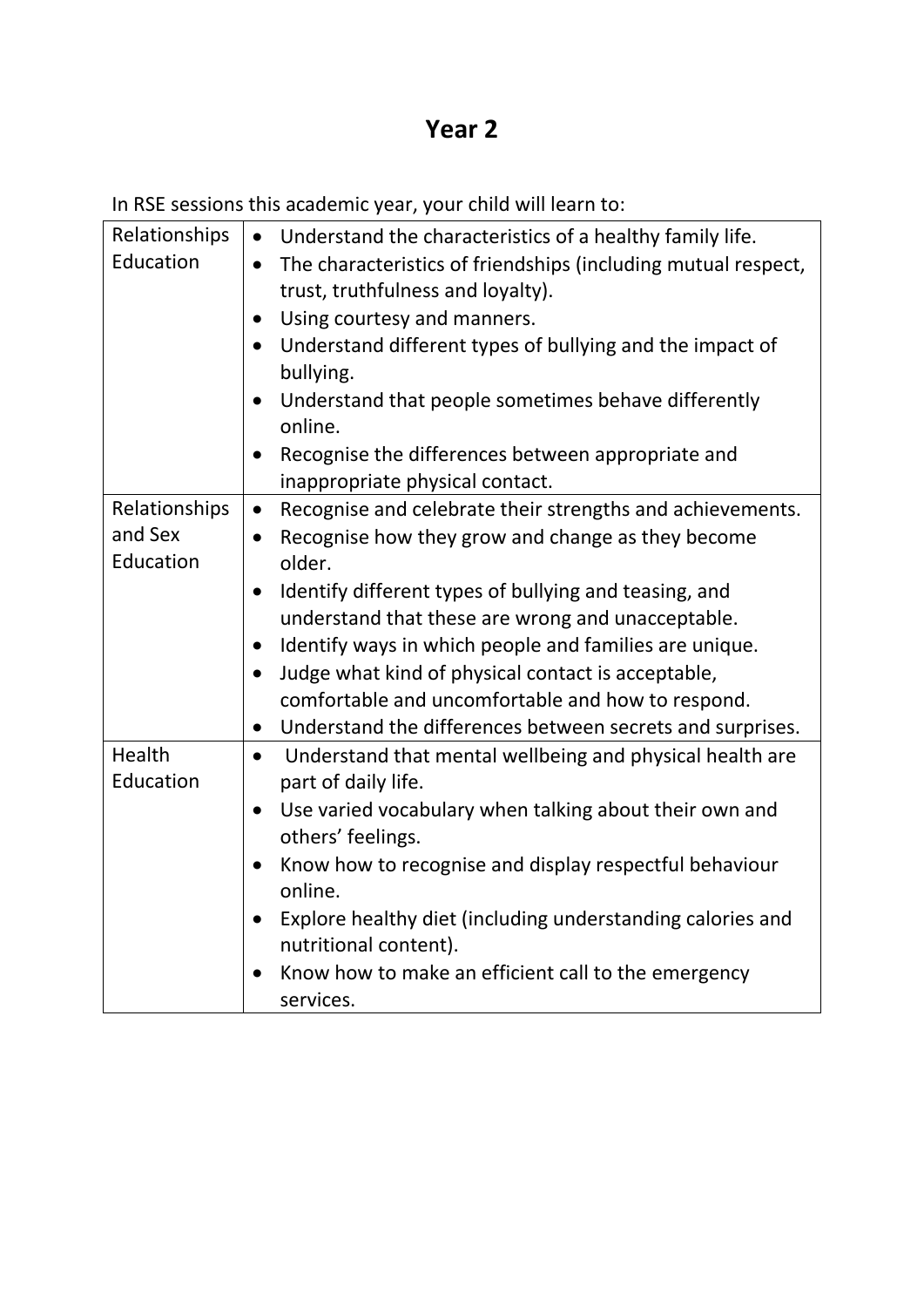| Relationships | Understand that other people's families sometimes look<br>$\bullet$      |
|---------------|--------------------------------------------------------------------------|
| Education     | different to their own and these differences should be                   |
|               | respected.                                                               |
|               | Explore age appropriate stories about dealing with                       |
|               | grief/losing a loved one.                                                |
|               | Understand that healthy friendships are positive and                     |
|               | welcoming (they do not make others feel lonely or                        |
|               | excluded).                                                               |
|               | Recognise the importance of self-respect.<br>$\bullet$                   |
|               | Recognise different types of bullying and the responsibility             |
|               | of bystanders.                                                           |
|               | Understand the importance of respect.<br>$\bullet$                       |
|               | The concept of privacy.<br>$\bullet$                                     |
| Relationships | Identify their strengths and recognise how these contribute<br>$\bullet$ |
| and Sex       | to high self-esteem.                                                     |
| Education     | Know how their body many change as they grow and<br>$\bullet$            |
|               | develop.                                                                 |
|               | Know how to care for their unique body.                                  |
|               | Recognise attributes of a positive, healthy relationship.                |
|               | Know that they can challenge gender stereotypes.                         |
|               | Understand that there is not one way to be a boy or one                  |
|               | way to be a girl.                                                        |
|               | Understand the right to protect their body from unwanted                 |
|               | touch.                                                                   |
|               | Identify the differences between secrets and surprise.                   |
| Health        | Know how to judge whether what they are feeling and how                  |
| Education     | they are behaving is appropriate.                                        |
|               | Consider the effect of their online actions.<br>$\bullet$                |
|               | Consider the impact of positive and negative content<br>$\bullet$        |
|               | online.                                                                  |
|               | Understand the importance of building regular exercise into              |
|               | daily and weekly routines.                                               |
|               | Understand the importance of sufficient, good quality                    |
|               | sleep.                                                                   |
|               | Know how to make a clear, efficient emergency call.                      |
|               | Key facts about puberty and the changing adolescent body                 |
|               | from age 9-11.                                                           |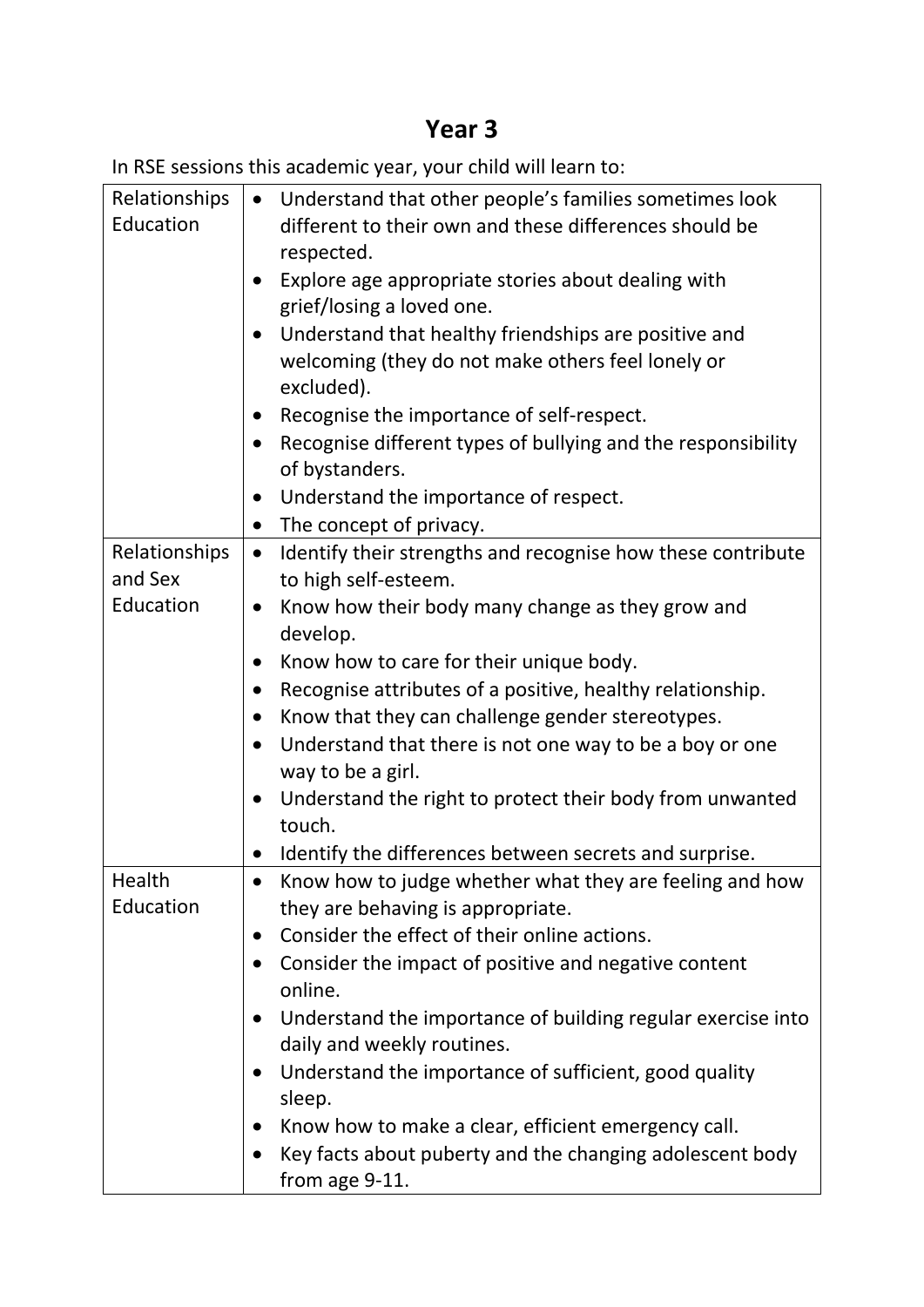| Relationships            | Understand that stable, caring relationships are at the heart<br>$\bullet$                  |
|--------------------------|---------------------------------------------------------------------------------------------|
| Education                | of happy families.                                                                          |
|                          | Explore age appropriate stories about dealing with grief/losing                             |
|                          | a loved one.                                                                                |
|                          | Recognise when a friendship is making them feel unhappy or<br>$\bullet$<br>uncomfortable.   |
|                          | Understand that in society we expect to show and be treated<br>$\bullet$                    |
|                          | with respect.                                                                               |
|                          | Recognise risks and harmful content online and how to report<br>$\bullet$                   |
|                          | if necessary.                                                                               |
|                          | Know how to ask for advice or help for themselves or others.<br>$\bullet$                   |
| Relationships<br>and Sex | Recognise and respond to a wide range of emotions in<br>$\bullet$<br>themselves and others. |
| Education                | Reflect on how their body has changed and anticipate body<br>$\bullet$                      |
|                          | changes.                                                                                    |
|                          | Judge acceptable and unacceptable contact and physical<br>$\bullet$                         |
|                          | behaviours, and ways to respond.                                                            |
|                          | Recognise differences and similarities between people<br>$\bullet$                          |
|                          | (including family and personal identity).                                                   |
|                          | Know that marriage is a commitment between two people                                       |
|                          | and that no one should marry if they do not want to.                                        |
|                          | Recognise when they may need help to manage a situation<br>$\bullet$                        |
|                          | and develop skills to ask.                                                                  |
| Health                   | Understand the benefits of physical exercise, time outdoors<br>$\bullet$                    |
| Education                | and community participation on mental wellbeing and                                         |
|                          | happiness.                                                                                  |
|                          | Learn simple self-care techniques (including the impact of                                  |
|                          | relaxation, time with friends and family and the benefits of                                |
|                          | hobbies/interests).                                                                         |
|                          | Understand the benefits of balancing time spent on and<br>offline.                          |
|                          | Understand the principles of planning and preparing a range                                 |
|                          | of healthy meals.                                                                           |
|                          | Dealing with common injuries by administering basic first aid.                              |
|                          | Key facts about puberty and the changing adolescent body                                    |
|                          | from age 9-11.                                                                              |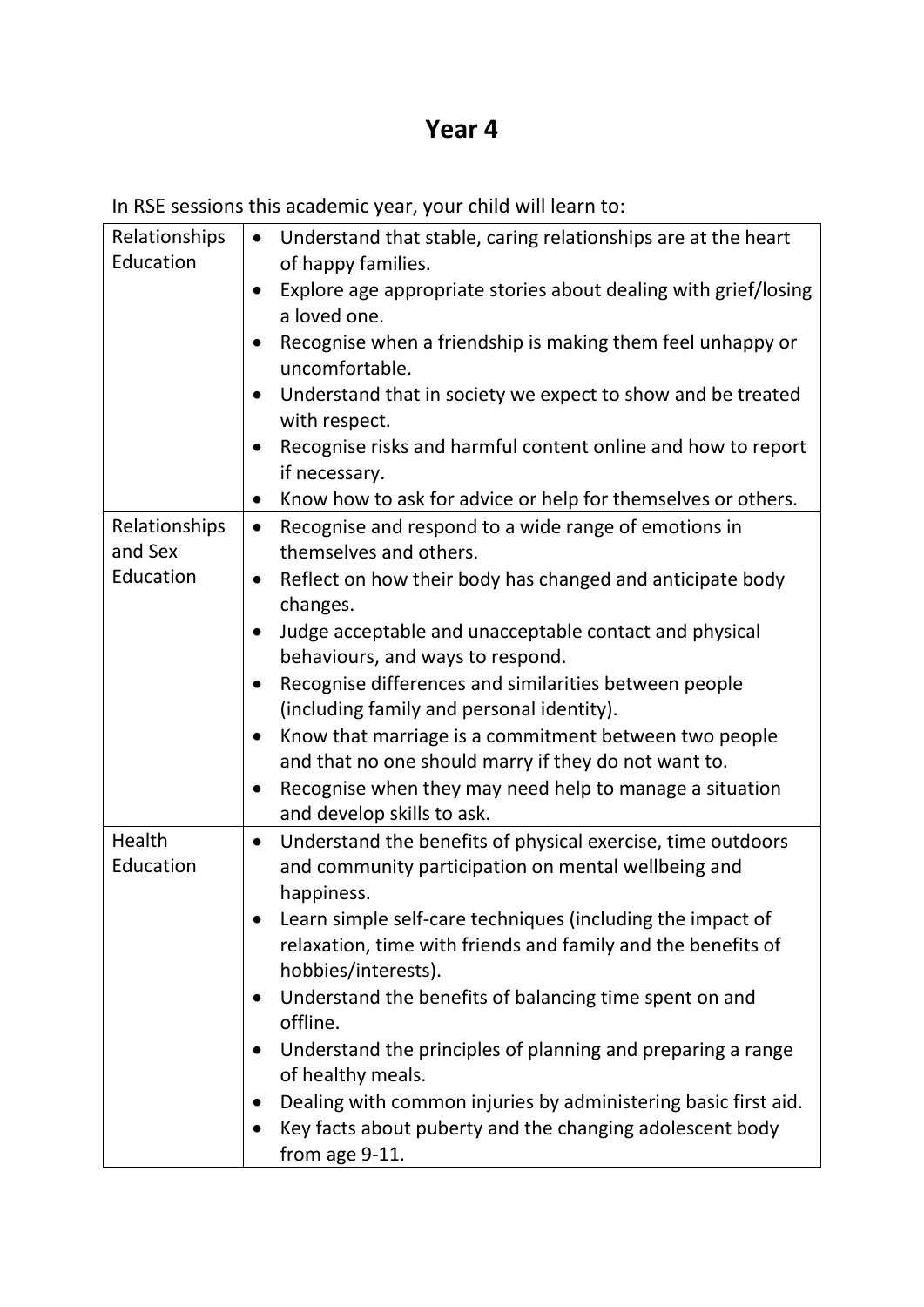| Relationships | Understand that marriage/civil partnership represents a<br>$\bullet$                                         |
|---------------|--------------------------------------------------------------------------------------------------------------|
| Education     | formal and legally recognised commitment of two people to<br>each other.                                     |
|               | Explore age appropriate stories about dealing with grief/losing<br>$\bullet$<br>a loved one.                 |
|               | Understand that most friendships have ups and downs (these<br>$\bullet$                                      |
|               | can often be worked through and that resorting to violence is<br>never right).                               |
|               | Understand what a stereotype is and how stereotypes can be<br>$\bullet$<br>unfair, negative or destructive.  |
|               | Critically consider their online friendships and have an<br>$\bullet$                                        |
|               | awareness of the risks associated with people they have never<br>met.                                        |
|               | Respond safely and appropriately when they encounter<br>$\bullet$<br>unfamiliar adults.                      |
| Relationships | Anticipate how their emotions and body may change as they<br>$\bullet$                                       |
| and Sex       | approach and move through puberty.                                                                           |
| Education     | Identify healthy relationships and recognise the skills to<br>$\bullet$                                      |
|               | manage and maintain healthy relationships.                                                                   |
|               | Know the correct terms associated with gender identity and<br>$\bullet$                                      |
|               | sexual orientation and the unacceptability of homophobic and<br>transphobic bullying.                        |
|               | Have strategies to keep safe online.<br>$\bullet$                                                            |
|               | Consider how to manage accidental exposure to explicit<br>$\bullet$<br>images and upsetting material online. |
| Health        | Understand that isolation and loneliness can affect mental<br>$\bullet$                                      |
| Education     | wellbeing.                                                                                                   |
|               | Understand why some social media platforms, computer                                                         |
|               | games and online games are age restricted.                                                                   |
|               | Understand the risks associated with an inactive lifestyle.<br>$\bullet$                                     |
|               | Understand the facts and legal and illegal harmful substances.<br>$\bullet$                                  |
|               | Identify safe and unsafe exposure to the sun and how to<br>$\bullet$                                         |
|               | reduce the risk of sun damage.                                                                               |
|               | Dealing with common injuries by administering basic first aid.                                               |
|               | Key facts about puberty and the changing adolescent body                                                     |
|               | from age 9-11.                                                                                               |